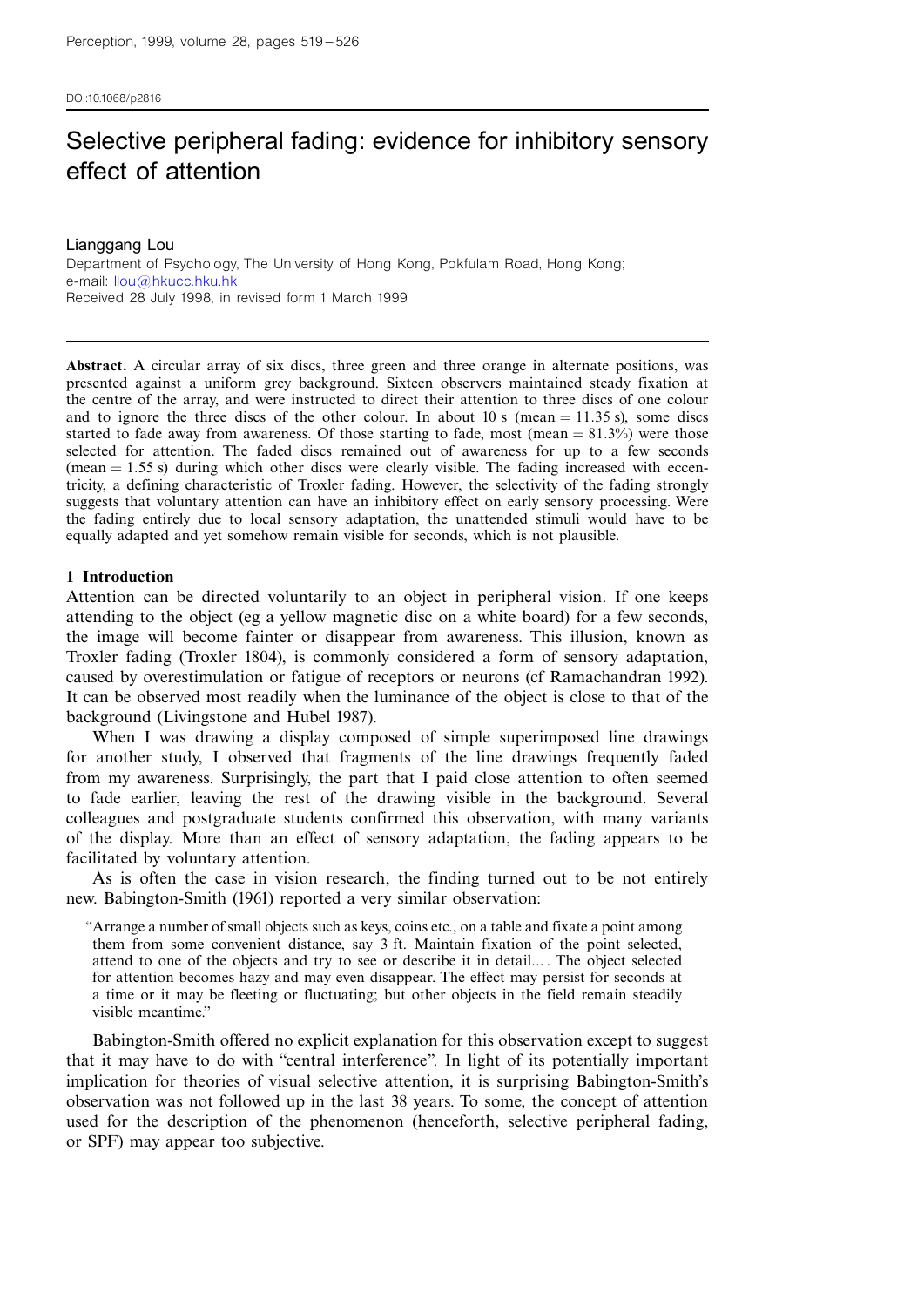In these observations, attention amounts to observers' effort to perceive a display in a way conforming to the instruction. It is verifiable to the extent that observers can tell which part of the display they perceive as figure and which part they perceive as ground. This approach was advanced by Hochberg and Peterson (eg Hochberg 1981; Hochberg and Peterson 1993; Peterson 1986). For example, Peterson (1986) showed that, by voluntarily `holding' attention to a designated depth in a stereogram, observers could control the direction of an illusory concomitant motion in depth. Such phenomena demonstrate that motivation and voluntary attention can affect perceptual processes.

Similarly, SPF can be considered a `perceptual coupling' of voluntary attention in the sense of an instruction-conforming figure ^ ground construal (Hochberg 1981). As such, it may reflect an inhibitory effect of voluntary attention on sensory processes. Alternatively, SPF may be explained by a postsensorial bias of attention, wherein sensory adaptation (neural fatigue) occurs to the attended and unattended parts of a display alike, but only the adaptation of the attended part enters awareness. The latter explanation entails that the report of seeing the unattended part when the attended part is fading has no sensory basis, but reflects the belief of the observer. To test this possibility, controlled observations (experiments) are needed to determine the extent to which the fading is confined to the attended part. If, for example, the attended part disappears from awareness for about 10 s and the unattended part remains visible meantime, the remaining visibility could hardly be attributed to a failure to report, or be aware of, the fading that actually occurs. In practice, a less strong case might be sufficient for rejecting the postsensorial bias as a plausible explanation.

## 2 Experimental methods

The display illustrated in figure 1 was used in the experiment. It consists of a circular array of six discs, three green and three orange ones in alternate positions against a uniform grey background. This design was intended to optimise the condition for finding an inhibitory effect of attention on visual sensory processes. Thus, using spatially discrete discs instead of line drawings was expected to increase the accuracy in measuring the extent of the fading. The spatial layout of the discs ensures that when the fixation drifts from its designated position, one set of discs (eg the green ones) will not be displaced to more peripheral locations than the other set (eg the orange ones). The green and orange colours were chosen for the discs because they serve as perceptually distinct cues for selective attention, and their luminance contrasts with the background were low enough for the peripheral fading to occur easily while leaving room for its modulation by attention. Last, attended and unattended discs were arranged in spatially close pairs to facilitate the awareness of any fading occurring to the unattended discs, thereby making it implausible to attribute the absence of such fading to a postsensorial bias of attention.

Eighteen undergraduate students of the University of Hong Kong served as observers. All of them reported having normal vision. Their participation earned them partial credit for an introductory psychology course. The experiment was controlled by a 486 PC with a 21-inch colour monitor for the display. The viewing distance was kept at 35 cm with observers' chin and forehead supported. Observers were told to fixate the centre of the display marked by the cross and at the same time try to maintain attention to either the green or the orange discs by following instructions. To facilitate this task, they were told to try to perceive the three discs as forming an equilateral triangle. For the first few trials they were asked to report anything 'unusual' that they observed. A few of them spontaneously reported that some discs in the display disappeared from awareness after a few seconds of viewing. Most of them were initially unsure what to report. Upon the more specific question "Are you constantly aware of the six discs?", they reported that some discs appeared to fade and then reappear. They were subsequently asked "Which of them faded first?'' and given a few more trials. In most cases, the discs that faded first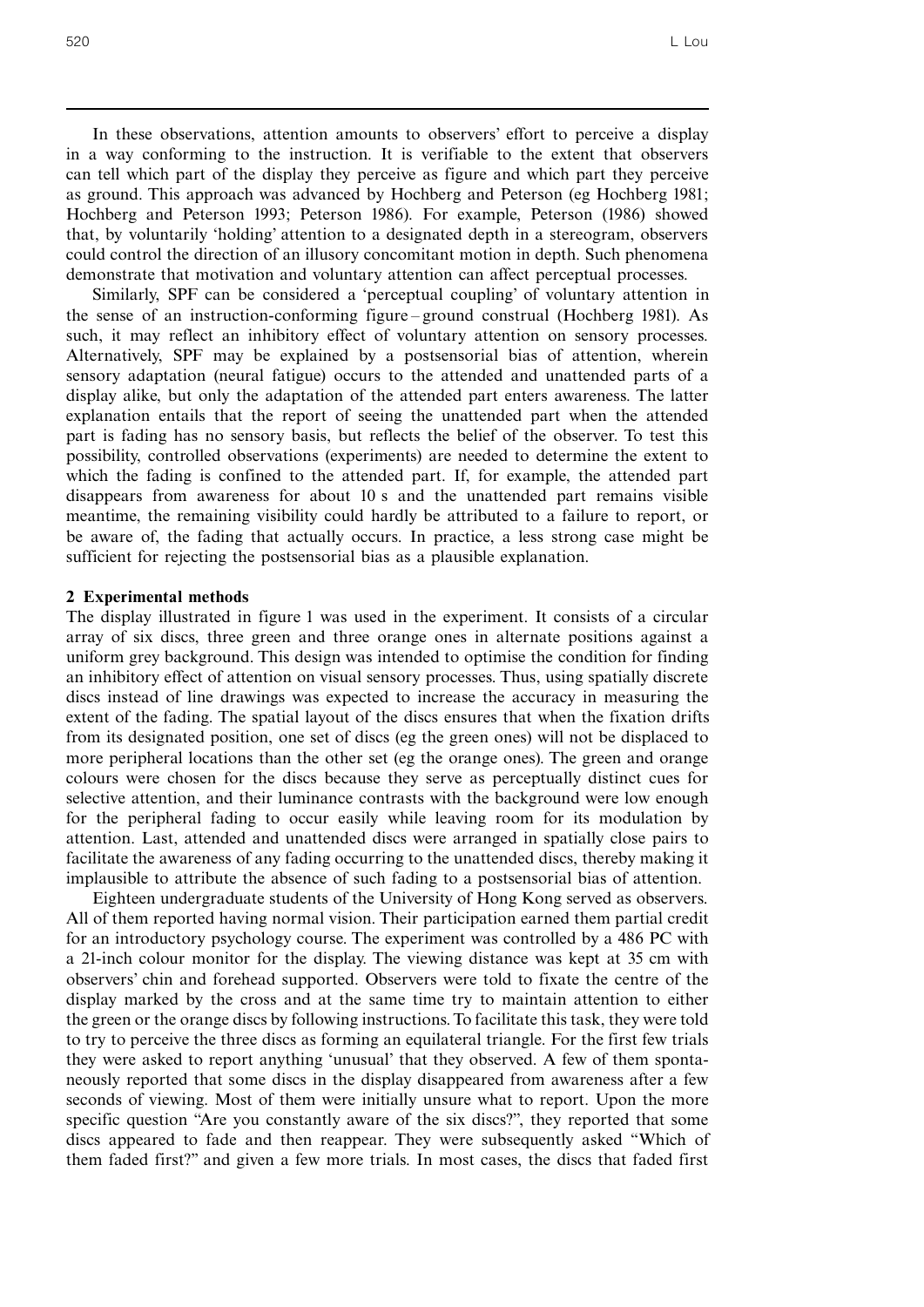

Figure 1.The display used for the experiment.The light discs were green, the dark discs were orange. At 35 cm viewing distance, the disc eccentricity, ie the visual angle between the disc centre and the fixation point, was 11.3 deg for the largest display (blocks 1 and 2), and 4.4, 2.2, 1.0, and 0.8 deg for the smaller displays, with disc sizes proportionally reduced (blocks  $3 - 6$ , in random order). The colour stimulus can be seen on the Perception web site at http://www.perceptionweb.com/perc0499/lou.html.

were those attended. Observers often expressed surprise over the fading phenomenon, especially the fact that it occurred to stimuli that they paid close attention to. Two of them failed to observe any fading of the discs after numerous attempts.

Those who observed fading were further tested. They were instructed to press a key as soon as at least one disc disappeared from awareness, and keep the key pressed until at least one of them reappeared. In cases where further discs faded before those that faded first had recovered, they were told to press a second key to signal the fading that occurred later. The display was presented for a maximum of 40 s, after which observers were asked to recall how many discs of each colour disappeared from awareness when the first key was pressed. The manual responses and the recall provided information about the onset latency, duration, selectivity, and extent (number of faded discs) of the fading that occurred first. The subsequent episodes of fading were not recorded because the role of voluntary attention in them could not be specified.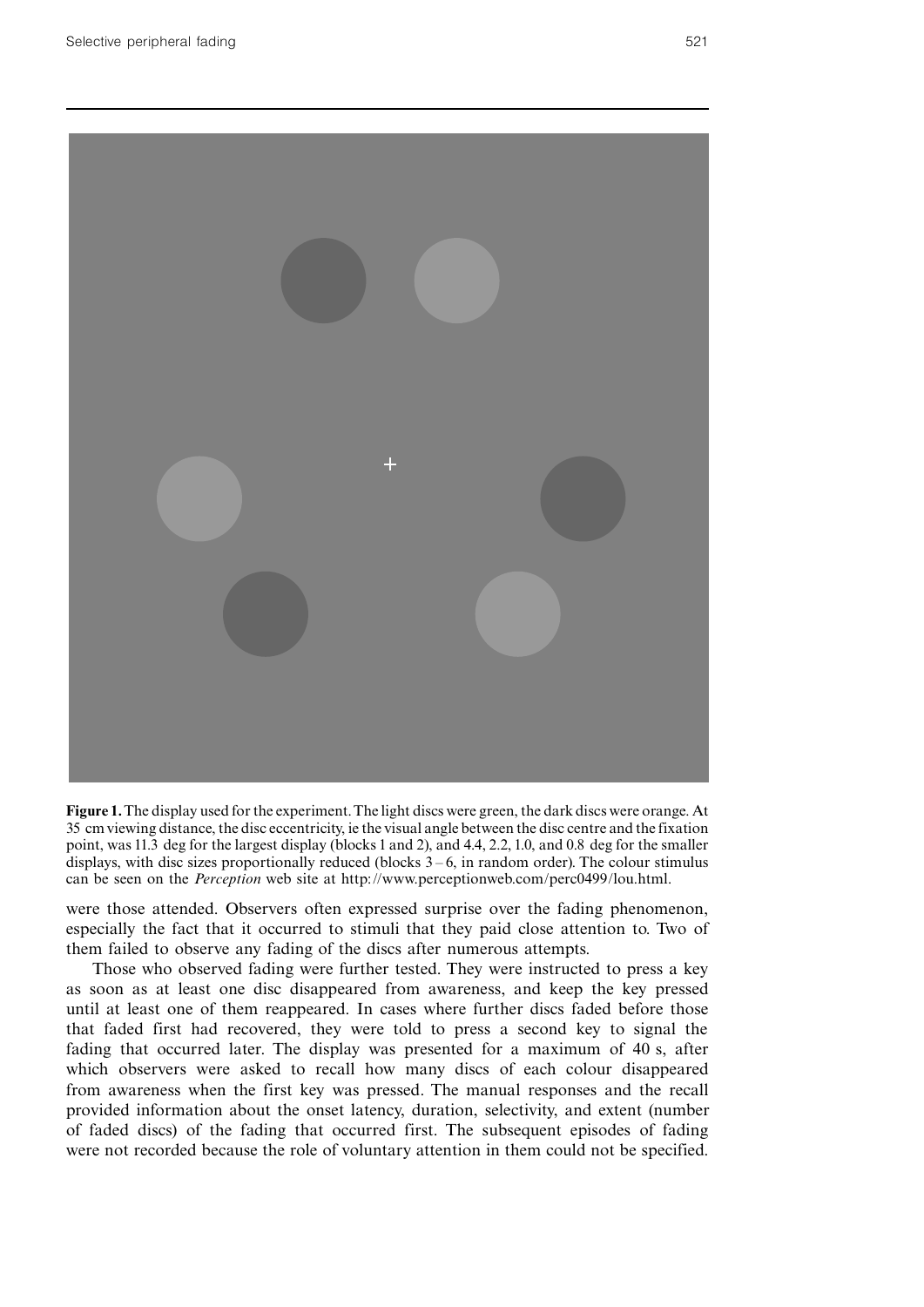The experiment had two parts. The first and main part consisted of two blocks of seven trials each. Observers were instructed to attend to green discs in the first block and to orange ones in the second block, or vice versa, with the order counterbalanced between observers. Randomly assigned to the seven-trial sequence of each block were two 'catch' trials, on which two discs, one of them in the attended colour, physically disappeared with a latency of  $3 - 4$  s, which should have been long enough for attention to engage the designated discs. It was thought that if the selective fading is caused by a postsensorial bias, ie the bias that reflects observers' inability to be aware of the sensory absence of the unattended discs, they might likewise fail, or be slower, to notice the physical offset of the unattended disc alongside that of the attended disc.<sup>(1)</sup>

The second part of the experiment was designed to assess to what extent the fading is a phenomenon in peripheral vision. For that purpose, the same display was used in blocks  $3 - 6$ , with its size reduced in various proportions across the blocks. Because the specific disc colour attended would seem inessential for demonstrating the direction in which the fading effect changes with eccentricity, observers were instructed to attend to the same colour (green) throughout these blocks. The catch trials were not included for similar reasons, leaving five trials for each block.

Because staring at a display continuously is a tiring task, the experiment was conducted at a slow pace, leaving sufficient time for eyes to recover. Moreover, the display was rotated from trial to trial in random multiples of  $40^{\circ}$  in order to alleviate possible effects of negative afterimages from the previous trial. Observers were encouraged to report if they felt they had a lapse of attention during a trial. Whenever they did, the trial was redone.

## 3 Results

In the first two blocks, none of the observers failed to detect the simultaneous physical offset of the attended and unattended discs. Consequently, the catch trials were considered not diagnostic for a potential postsensorial bias of attention (cf footnote 1) and were not analysed further. For the rest of the two blocks, perceptual fading of at least one disc was reported on all trials except three, each of which was with a different observer and when orange discs were designated for attention. Four different aspects of the fading (table 1) were analysed: selectivity (the proportion of the attended discs among the faded ones), onset latency, duration of unawareness, and the extent (the number of discs observed to fade simultaneously). The selectivity of fading was the defining measure of SPF. According to whether attention was directed to the green or orange discs, the attended discs constituted 94.58% (95% confidence interval  $= 11.28\%$ ) and 68.02% (95% confidence interval  $= 16.16\%$ ), respectively, of the discs that faded first. In both cases, the proportions were significantly higher than chance (50%). In particular, for five observers, the fading was so selective that only the attended discs faded on any trial.

Except for one of all trials across observers, when the faded discs were of the same colour, only one key was pressed, which means that by the time these discs had reappeared in awareness the discs of the other colour remained visible. On average, the discs started to fade from awareness 11.35 s  $(95\% \text{ confidence interval} = 2.84 \text{ s})$ after the onset of the display, and the absence of awareness lasted 1.55 s (95% confidence interval  $= 0.49$  s), which involved 1.46 discs (95% confidence interval  $= 0.20$ ). The onset latency and the number of faded discs did not seem to vary much with the colour selected for attention. The duration of the unawareness was longer when attention was directed to the green discs (1.88 s) than to the orange discs [1.23 s;  $t_{15} = 3.80$ (one-tailed);  $p < 0.005$ ].

(1) On reflection, this comparison may be unfair because, unlike the fading of visual awareness, the physical offset of a previously unattended stimulus could catch attention. If the disappearance of the stimulus went unnoticed, a postsensorial bias of attention in the SPF would have been highly likely. But a failure to obtain such a result could not be taken to suggest the opposite.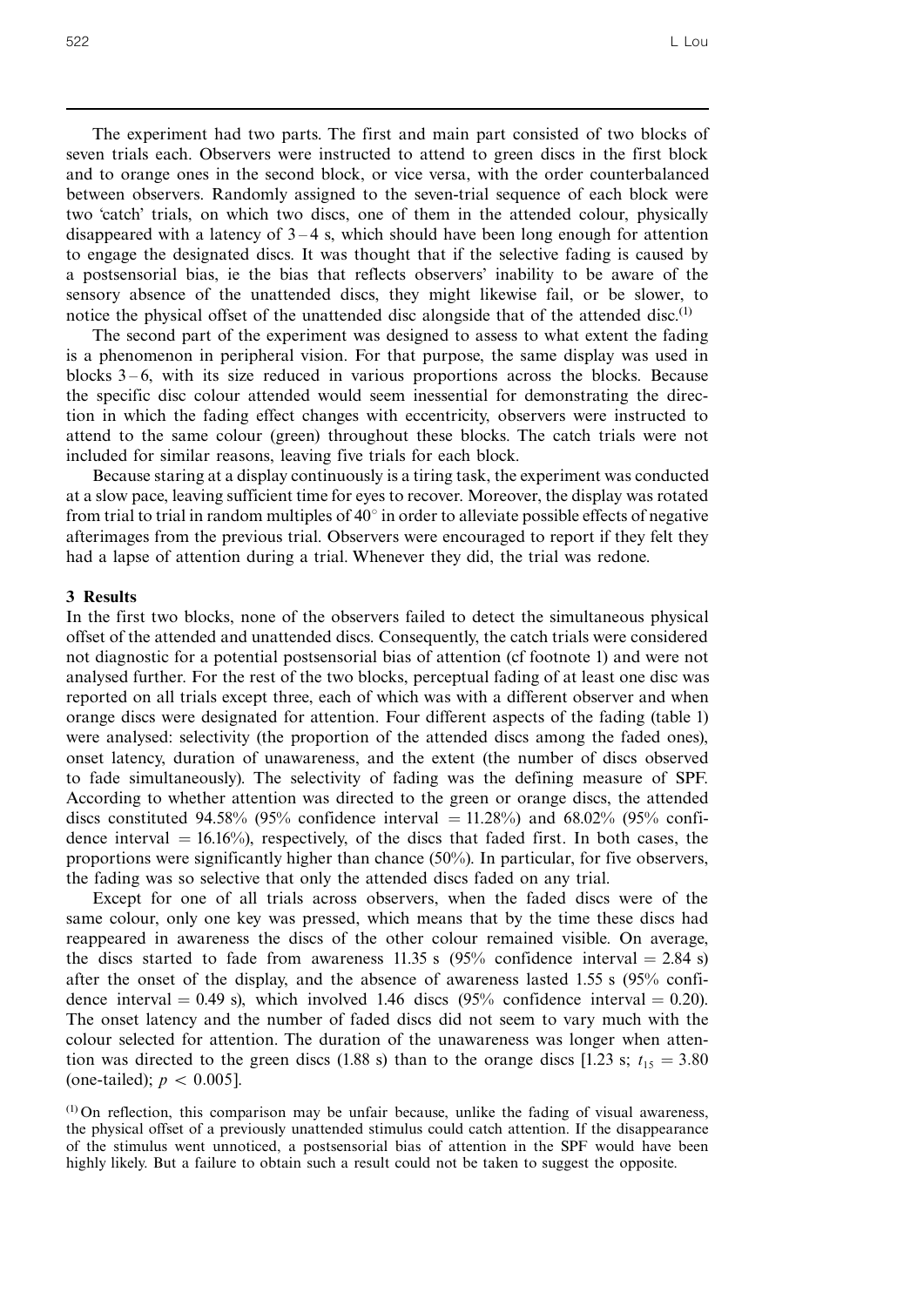| Observer                                       | Attended discs/%         |                          | Onset latency/s          |                          |
|------------------------------------------------|--------------------------|--------------------------|--------------------------|--------------------------|
|                                                | green                    | orange                   | green                    | orange                   |
| 1                                              | 83.33 (10.54)            | 43.33 (4.08)             | 6.12(0.89)               | 5.23(0.47)               |
| $\overline{c}$                                 | 100.00(0.00)             | 100.00(0.00)             | 10.90(1.92)              | 8.47 (0.82)              |
| 3                                              | 100.00(0.00)             | 50.00 (22.36)            | 9.20(0.94)               | 8.71 (0.55)              |
| 4                                              | 60.00 (18.70)            | 90.00 (10.00)            | 10.00(1.38)              | 8.71 (0.78)              |
| 5                                              | 100.00(0.00)             | 100.00(0.00)             | 5.03 (0.50)              | 9.26(1.20)               |
| 6                                              | 100.00(0.00)             | 53.33 (22.61)            | 8.27(1.00)               | 9.90 (2.93)              |
| 7                                              | 90.00 (10.00)            | 50.00 (22.36)            | 8.38 (1.13)              | 12.07(1.72)              |
| 8                                              | 100.00(0.00)             | 100.00(0.00)             | 27.91 (6.81)             | 17.19 (2.30)             |
| 9                                              | 100.00(0.00)             | 40.00 (18.71)            | 14.87 (2.05)             | 18.58 (3.56)             |
| 10                                             | 100.00(0.00)             | 50.00 (22.36)            | 8.99(2.00)               | 6.60(0.55)               |
| 11                                             | 80.00 (12.25)            | 46.67 (16.16)            | 9.10(1.22)               | 6.73(0.89)               |
| 12                                             | 100.00(0.00)             | 100.00 (0.00)            | 20.48 (3.91)             | 25.71 (5.50)             |
| 13                                             | 100.00(0.00)             | 0.00(0.00)               | 6.90(0.78)               | 4.69(0.89)               |
| 14                                             | 100.00(0.00)             | 90.00 (10.00)            | 12.30(3.33)              | 12.24(1.60)              |
| 15                                             | 100.00(0.00)             | 100.00(0.00)             | 12.45(2.60)              | 9.45(2.11)               |
| 16                                             | 100.00(0.00)             | 75.00 (25.00)            | 12.18(3.51)              | 16.58 (3.64)             |
| Mean                                           | 94.58 (2.82)             | 68.02 (7.58)             | 11.44(1.44)              | 11.26(1.41)              |
|                                                | Duration/s               |                          | Number of discs          |                          |
|                                                | green                    | orange                   | green                    | orange                   |
| 1                                              | 2.13(0.80)               | 0.72(0.10)               | 2.17(0.31)               | 2.40(0.24)               |
| 2                                              | 1.30(0.38)               | 1.26(0.20)               | 1.20(0.20)               | 1.40(0.24)               |
| 3                                              |                          |                          |                          |                          |
|                                                | 1.20(0.26)               | 1.14(0.22)               | 1.60(0.24)               | 1.20(0.20)               |
| $\overline{4}$                                 | 1.45(0.24)               | 0.89(0.19)               | 1.60(0.24)               | 1.60(0.60)               |
| 5                                              | 1.03(0.14)               | 0.47(0.03)               | 1.40(0.24)               | 1.20(0.20)               |
| 6                                              | 1.44(0.17)               | 1.11(0.21)               | 1.40(0.24)               | 1.40(0.40)               |
| 7                                              | 1.18(0.22)               | 3.47 (1.94)              | 1.40(0.24)               | 1.20(0.20)               |
| 8                                              | 4.31(0.45)               | 2.80(0.11)               | 1.80(0.20)               | 1.60(0.24)               |
| 9                                              | 5.24 (1.98)              | 2.88(0.68)               | 1.80(0.37)               | 1.80(0.37)               |
|                                                | 1.09(0.10)               |                          | 1.00(0.00)               | 1.20(0.20)               |
|                                                | 1.90(0.32)               | 1.04(0.15)<br>0.87(0.21) | 2.00(0.55)               | 1.80(0.37)               |
|                                                | 1.91(0.35)               | 1.18(0.16)               | 1.00(0.00)               | 1.00(0.00)               |
|                                                | 2.05(0.20)               | 1.09(0.23)               | 1.00(0.00)               | 1.00(0.00)               |
|                                                |                          |                          | 1.20(0.20)               | 1.40(0.24)               |
|                                                | 0.98(0.18)<br>1.47(0.21) | 0.80(0.03)<br>1.18(0.07) | 2.20(0.20)               | 1.60(0.40)               |
|                                                |                          |                          |                          |                          |
| 10<br>11<br>12<br>13<br>14<br>15<br>16<br>Mean | 1.35(0.20)<br>1.88(0.30) | 0.81(0.17)<br>1.23(0.22) | 1.20(0.20)<br>1.50(0.10) | 1.00(0.00)<br>1.43(0.09) |

Table 1. The means of four dependent measures of fading from the first two blocks, catch trials excluded. Green: green discs were selected for attention; orange: orange discs were selected for attention. The numbers in parentheses are standard errors.

Figure 2 shows how disc eccentricity affected the fading. There was a dramatic drop of the frequency of fading with reduced eccentricity, eg from 86.25% (95% confidence interval = 16.38%) at 4.4 deg to 27.50% (95% confidence interval = 23.3%) at 0.8 deg (figure 2a). Note that because of the inevitable fixation shift, the percentage of fading was probably inflated at smaller eccentricities, which means that the actual decrease of fading might be even more dramatic. At the smaller eccentricities, it remains that mostly the attended discs faded first (figure 2c). However, the fading tended to occur with longer latency (figure 2b), to recover more quickly (figure 2d), and become less extensive (figure 2e). These characteristics suggest that, like the Troxler fading, SPF is largely a phenomenon of peripheral vision.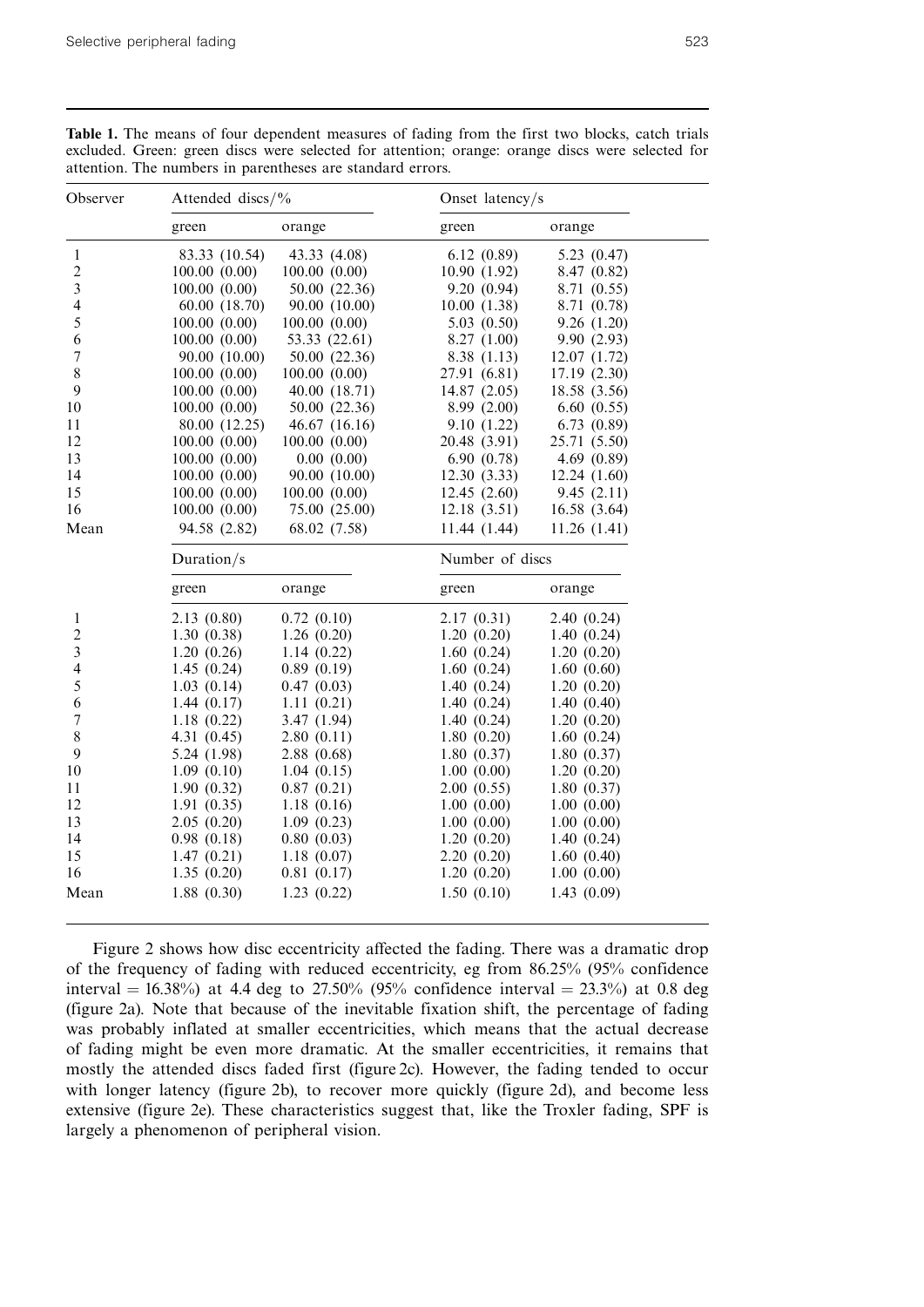

Figure 2. The effect of eccentricity on fading of discs: (a) frequency, (b) selectivity, (c) onset latency, (d) duration, and (e) extent of fading.

#### 4 Discussion

# 4.1 The selective fading of attended stimuli

Although the green discs faded more frequently than the orange ones, the manipulation of attention clearly had an effect on fading: regardless of their specific colour, the discs faded more frequently as an attended figure than as part of the background. Most persuasively, for five subjects only the attended discs ever faded. Moreover, by the time these faded discs reappeared in awareness about 1.5 s later, the unattended discs remained visible. The evidence was highly consistent across observers.

During the 11 s or so before the fading was observed, fixation shifts or saccades would have been inevitable, despite the observers' best effort to maintain steady fixation. Indeed, such eye movement was recorded by Gerrits et al (1984) under similar experimental conditions. However, because each set of the three discs constitutes an imaginary equilateral triangle and is located on the same circle centred on the fixation as the other set, it is virtually impossible for one set to be displaced into more peripheral vision than the other because of eye movement. Moreover, assuming that the earliest fading occurs to the disc farthest from the fixation would remain problematic for explaining why the attended one fades earlier. From any point in the display, there is a pair of discs, one attended and the other not, that are farther away than the other two pairs, but there is not much difference in how far the two member discs are from that point. Therefore, the selective fading has to be credited somehow to covert attention.

## 4.2 Inhibitory sensory effect of attention

The selective fading may reflect an inhibitory sensory effect of attention on sensory processes or a postsensorial bias of attention. However, in the face of the high selectivity found of the fading, the hypothesis of postsensorial bias does not seem tenable. In particular, it seems impossible that an unattended disc would remain visible for 1.5 s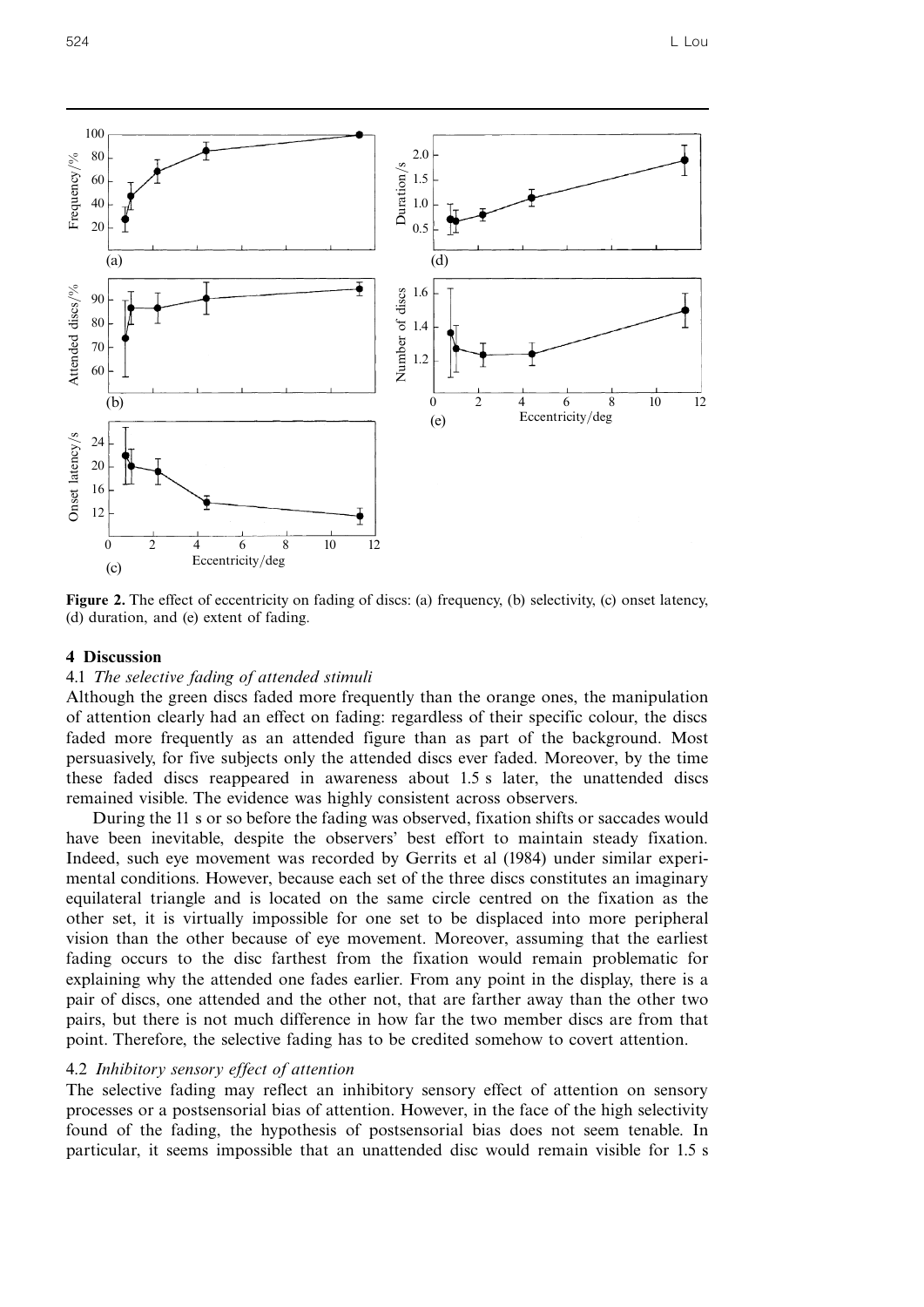or longer after sensory adaptation has occurred to all the discs, unless the retained awareness were something akin to visual hallucination, or the phantom vision reported by some patients with an impaired visual system (Melzack 1992). The experimental setting was also very different from those that induce 'inattentional blindness' (Mack and Rock 1998), where, for example, a display contains an item that viewers are not informed of, and from which they are deliberately distracted by a secondary task. It is not surprising to find, in the latter case, that subjects fail to perceive the item, or the absence of it following its regular appearances. In contrast, it is reasonable to assume that the unattended discs in this experiment were visible as part of the background, and that observers were motivated to report the disappearance of any disc in the display. That they failed to do so should then be taken as indicating the absence of sensory adaptation to the unattended discs.

Furthermore, if one assumes a gradual decay of spatial attention (Downing and Pinker 1985) from its focus, any inhibitory postsensorial bias towards the unattended discs due to lack of attention would be minimal given that the unattended discs were close to the attended ones. In other words, the spatial proximity should have facilitated the awareness of any fading of the unattended discs. Because even this favourable condition did not lead observers to be consistently aware of any fading of the unattended discs alongside that of the attended ones, it becomes most likely that the fading resulted from a sensory inhibition that occurred selectively to the attended discs.

# 4.3 Implications

SPF is apparently relevant to a recurrent debate concerning the role of attention in perception. According to some early-selection models (Broadbent 1958; Treisman 1969), attention functions like a filter or attenuator in the early sensory or perceptual processes, resulting in only a subset of stimuli (the attended ones) being perceived. Standing in contrast are the late-selection views of attention (eg Deutsch and Deutsch 1963; Prinzmetal et al 1997), according to which all stimuli undergo full perceptual processing, and the effect of attention is in biasing or prioritising the perceptual information for conscious access. With regard to this debate, SPF seems to support the early-selection views by showing that attention can modulate brightness and colour boundaries in a dramatic and somewhat counterintuitive way.

In particular, considering SPF as an instance of the Troxler fading provides clues as to where in the visual pathways attention might expedite the fading. Most previous studies suggested that Troxler fading occurs in early visual pathways, notably the LGN (Clarke and Belcher 1962), or even retinal ganglion cells (Kotulak and Schor 1986; Millodot 1967). Consequently, it is possible that SPF results from the sensory adaptation in early visual pathways being expedited by a top ^ down process. Alternatively, two separate processes may contribute to SPF: the sensory adaptation that occurs in early visual pathways and an adaptation that occurs at the cortical areas associated with selective attention and/or visual awareness. In both scenarios, the attentional modulation would seem to occur earlier than suggested by some influential early-selection theories of attention. For example, in Treisman's feature-integration theory (Treisman and Gelade 1980), attention serves to bind individual features into objects, whereas the attentional modulation on brightness and colour boundaries seems to be at feature level.(2)

As an inhibitory effect, SPF contradicts the common assumption that attention enhances perception. However, it may be understood by considering the conditions under which the effect was obtained. The conditions were those known to be conducive to perceptual fading—prolonged steady fixation (MacKinnon et al 1969), peripheral stimulus

 $^{(2)}$  As SPF occurs only after a prolonged period of viewing, it is possible that attention initially serves to integrate individual features into objects, but can subsequently penetrate to the input end and modulate the sensory processes necessary for maintaining the percept of the object.